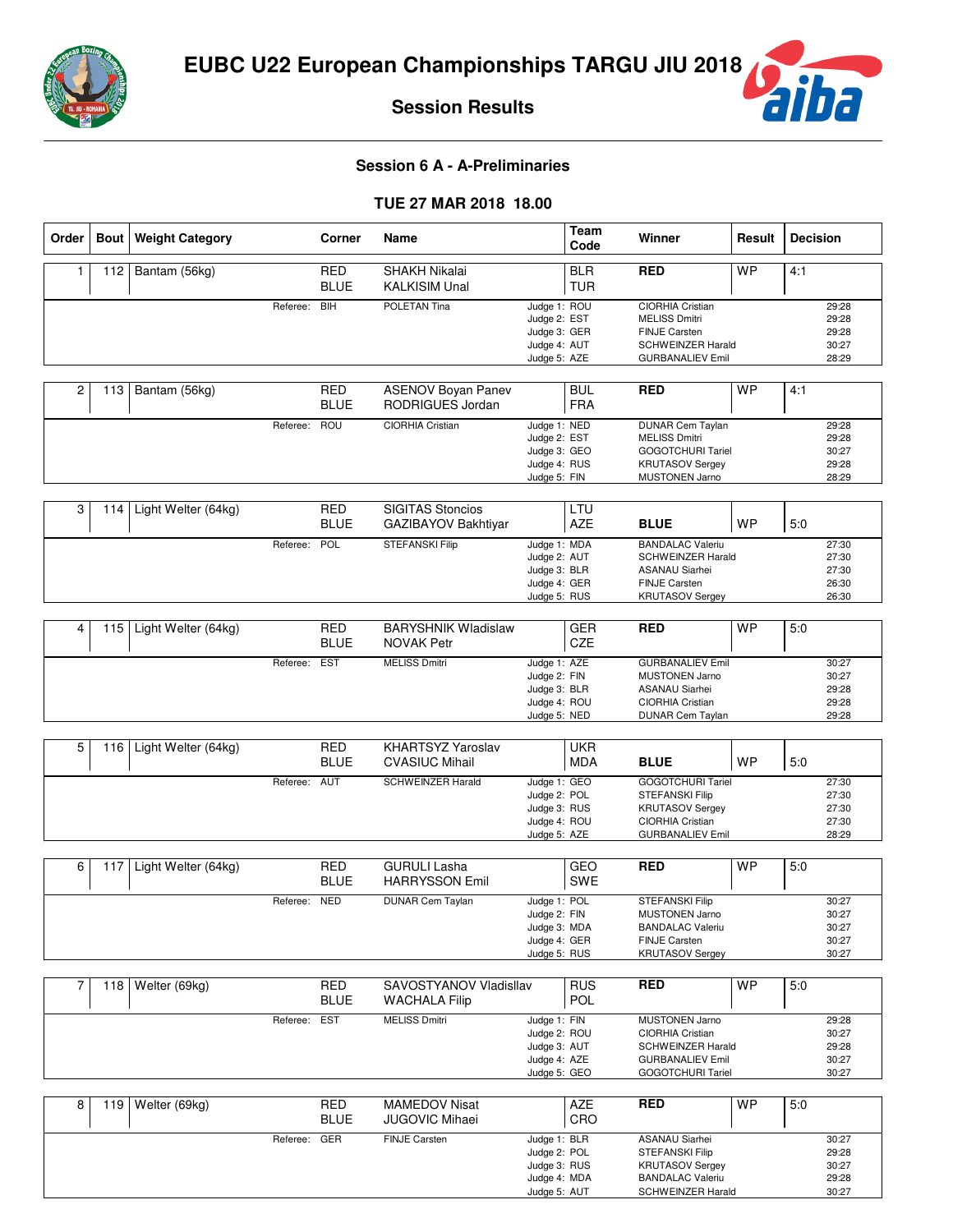

iba

**Session Results**

### **Session 6 A - A-Preliminaries**

### **TUE 27 MAR 2018 18.00**

| Order | <b>Bout</b> | <b>Weight Category</b> |          | <b>Corner</b>             | Name                                                 |                                                                              | Team<br>Code             | Winner                                                                                                                         | Result     | <b>Decision</b>                           |
|-------|-------------|------------------------|----------|---------------------------|------------------------------------------------------|------------------------------------------------------------------------------|--------------------------|--------------------------------------------------------------------------------------------------------------------------------|------------|-------------------------------------------|
| 9     | 120         | Welter (69kg)          |          | <b>RED</b><br><b>BLUE</b> | <b>GULER Serhat</b><br>DZIARNOV Aliaksej             |                                                                              | <b>TUR</b><br><b>BLR</b> | <b>RED</b>                                                                                                                     | <b>WP</b>  | 4:1                                       |
|       |             |                        | Referee: | <b>ROU</b>                | CIORHIA Cristian                                     | Judge 1: GEO<br>Judge 2: EST<br>Judge 3: MDA<br>Judge 4: FIN<br>Judge 5: POL |                          | <b>GOGOTCHURI Tariel</b><br><b>MELISS Dmitri</b><br><b>BANDALAC Valeriu</b><br>MUSTONEN Jarno<br><b>STEFANSKI Filip</b>        |            | 29:28<br>29:28<br>28:29<br>29:28<br>30:27 |
| 10    | 121         | Welter (69kg)          |          | <b>RED</b><br><b>BLUE</b> | <b>PYLYPETS Maksim</b><br><b>VICOL Dumitru</b>       |                                                                              | <b>UKR</b><br>ROU        | <b>RED</b>                                                                                                                     | <b>WP</b>  | 5:0                                       |
|       |             |                        | Referee: | <b>NED</b>                | <b>DUNAR Cem Taylan</b>                              | Judge 1: RUS<br>Judge 2: GER<br>Judge 3: AUT<br>Judge 4: AZE<br>Judge 5: BLR |                          | <b>KRUTASOV Sergey</b><br><b>FINJE Carsten</b><br><b>SCHWEINZER Harald</b><br><b>GURBANALIEV Emil</b><br><b>ASANAU Siarhei</b> |            | 30:27<br>30:27<br>29:28<br>30:27<br>30:27 |
| 11    | 122         | Light Heavy (81kg)     |          | <b>RED</b><br><b>BLUE</b> | <b>KHALAYEV Aliaksandr</b><br><b>MURASHEV Sergei</b> |                                                                              | <b>BLR</b><br><b>RUS</b> | <b>BLUE</b>                                                                                                                    | <b>WP</b>  | 5:0                                       |
|       |             |                        | Referee: | GEO                       | <b>GOGOTCHURI Tariel</b>                             | Judge 1: FIN<br>Judge 2: ROU<br>Judge 3: GER<br>Judge 4: MDA<br>Judge 5: POL |                          | <b>MUSTONEN Jarno</b><br>CIORHIA Cristian<br><b>FINJE Carsten</b><br><b>BANDALAC Valeriu</b><br>STEFANSKI Filip                |            | 26:30<br>26:30<br>26:30<br>26:30<br>27:29 |
| 12    | 123         | Light Heavy (81kg)     |          | <b>RED</b><br><b>BLUE</b> | NIKOLAJEVS Andrejs<br><b>BIRO Alberto-Cristian</b>   |                                                                              | LAT<br>ROU               | <b>BLUE</b>                                                                                                                    | <b>WP</b>  | 5:0                                       |
|       |             |                        | Referee: | POL                       | <b>STEFANSKI Filip</b>                               | Judge 1: AUT<br>Judge 2: RUS<br>Judge 3: BLR<br>Judge 4: EST<br>Judge 5: MDA |                          | <b>SCHWEINZER Harald</b><br><b>KRUTASOV Sergey</b><br><b>ASANAU Siarhei</b><br><b>MELISS Dmitri</b><br><b>BANDALAC Valeriu</b> |            | 26:30<br>27:30<br>27:30<br>27:30<br>27:30 |
| 13    | 124         | Light Heavy (81kg)     |          | <b>RED</b><br><b>BLUE</b> | <b>ZUBE Azuolas</b><br>de NOOIJER Rick               |                                                                              | LTU<br><b>NED</b>        | <b>BLUE</b>                                                                                                                    | <b>WP</b>  | 3:1                                       |
|       |             |                        | Referee: | <b>AZE</b>                | <b>GURBANALIEV Emil</b>                              | Judge 1: GEO<br>Judge 2: ROU<br>Judge 3: FIN<br>Judge 4: GER<br>Judge 5: BLR |                          | <b>GOGOTCHURI Tariel</b><br><b>CIORHIA Cristian</b><br><b>MUSTONEN Jarno</b><br><b>FINJE Carsten</b><br><b>ASANAU Siarhei</b>  |            | 29:28<br>28:29<br>26:30<br>28:28<br>28:29 |
| 14    | 125         | Light Heavy (81kg)     |          | <b>RED</b><br><b>BLUE</b> | <b>GUMENIUC Vladislav</b><br><b>HREKUL Stepan</b>    |                                                                              | <b>MDA</b><br>UKR        | <b>BLUE</b>                                                                                                                    | <b>ABD</b> | R3 0:04                                   |
|       |             |                        | Referee: | <b>RUS</b>                | <b>KRUTASOV Sergey</b>                               | Judge 1: EST<br>Judge 2: NED<br>Judge 3: FIN<br>Judge 4: POL<br>Judge 5: AUT |                          | <b>MELISS Dmitri</b><br><b>DUNAR Cem Taylan</b><br><b>MUSTONEN Jarno</b><br>STEFANSKI Filip<br><b>SCHWEINZER Harald</b>        |            | 18:20<br>17:20<br>17:20<br>18:20<br>19:19 |

|            | Preferred winner            | ABD | Abandon                        | <b>BDSQ</b> | Double Disqualification | DKO | Double Knockout |
|------------|-----------------------------|-----|--------------------------------|-------------|-------------------------|-----|-----------------|
| DSQ        | Disqualification            | КO  | Knockout                       | NC          | No Contest              | Rn  | Round number    |
| <b>RSC</b> | Referee Stops Contest RSC-I |     | Referee Stops Contest - Injury | WO          | Walkover                | WP  | Win on points   |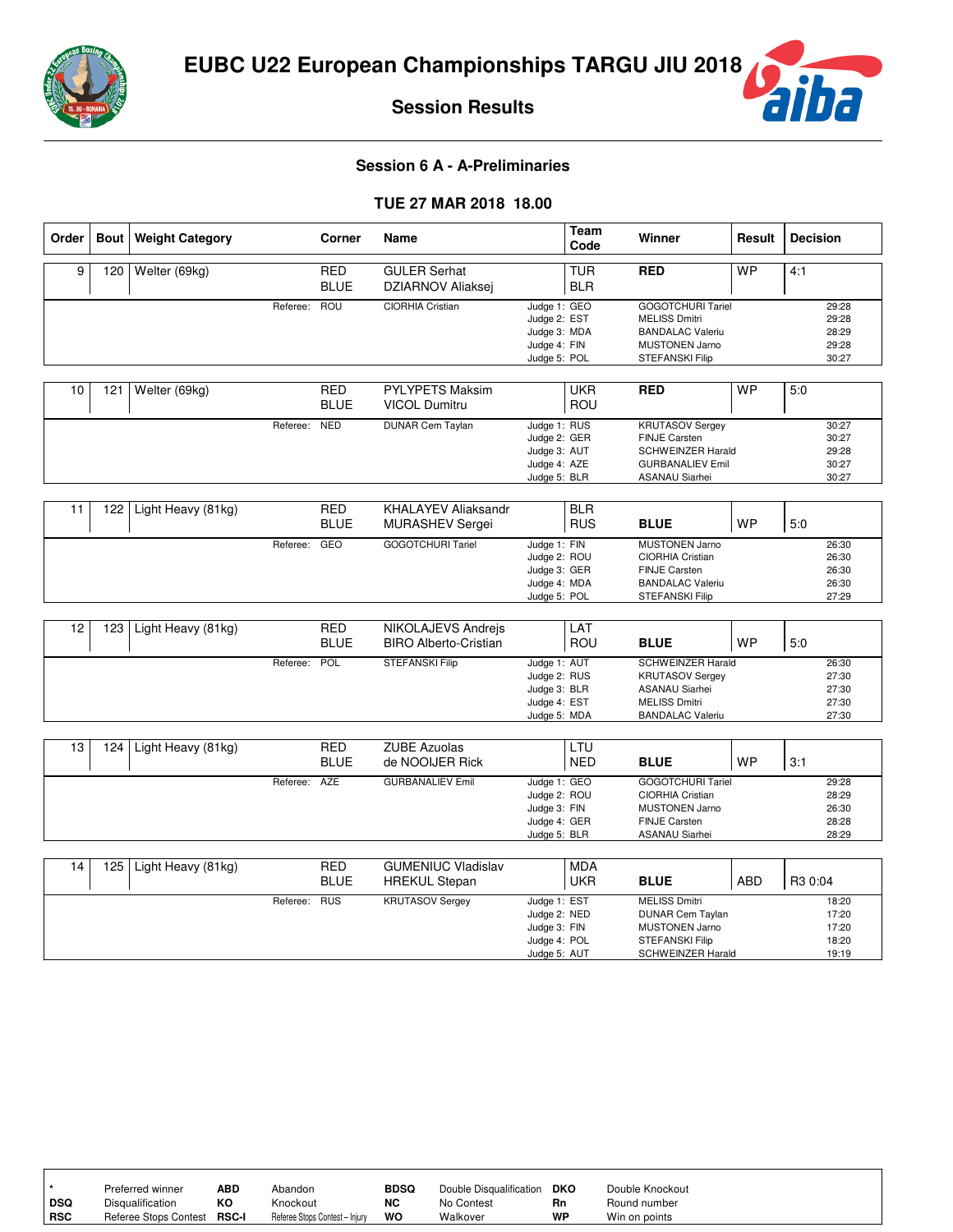

iba

**Session Results**

# **Session 6 B - B-Preliminaries**

### **TUE 27 MAR 2018 18.00**

| Order          | Bout | <b>Weight Category</b> |          | Corner                    | Name                                                  |                                                                              | <b>Team</b><br>Code      | Winner                                                                                                                              | Result     | <b>Decision</b>                           |
|----------------|------|------------------------|----------|---------------------------|-------------------------------------------------------|------------------------------------------------------------------------------|--------------------------|-------------------------------------------------------------------------------------------------------------------------------------|------------|-------------------------------------------|
| 1              | 126  | Bantam (56kg)          |          | <b>RED</b><br><b>BLUE</b> | MOORE Jordan<br><b>JITARU Robert Eusebi</b>           |                                                                              | <b>IRL</b><br>ROU        | <b>BLUE</b>                                                                                                                         | <b>WP</b>  | 5:0                                       |
|                |      |                        | Referee: | SWE                       | <b>OLANDER Mats</b>                                   | Judge 1: ISR<br>Judge 2: UKR<br>Judge 3: SRB<br>Judge 4: CRO<br>Judge 5: LTU |                          | <b>KURGINIAN Artur</b><br><b>LAZAREV Dmitro</b><br><b>VUCICEVIC Aleksandar</b><br><b>GUSTIN Edvardo</b><br><b>SNIUKSTA Gintaras</b> |            | 27:30<br>27:30<br>27:30<br>26:30<br>27:30 |
| $\overline{c}$ | 127  | Bantam (56kg)          |          | <b>RED</b><br><b>BLUE</b> | <b>BELOUSOV Ruslan</b><br><b>VACULA Viktor</b>        |                                                                              | <b>RUS</b><br><b>MDA</b> | <b>RED</b>                                                                                                                          | KO         | R <sub>2</sub>                            |
|                |      |                        | Referee: | <b>ITA</b>                | <b>MAROGNA Antonio</b>                                | Judge 1: CRO<br>Judge 2: CZE<br>Judge 3: HUN<br>Judge 4: UKR<br>Judge 5: TUR |                          | <b>GUSTIN Edvardo</b><br><b>GASPAR Antonin</b><br><b>HIDVEGI GYORGY</b><br><b>LAZAREV Dmitro</b><br><b>SURHA Ismail</b>             |            | 10:8<br>10:8<br>10:9<br>10:9<br>10:9      |
| 3              | 128  | Light Welter (64kg)    |          | <b>RED</b><br><b>BLUE</b> | SHTIWI Ahmad<br><b>MEHAH Yanis</b>                    |                                                                              | <b>ISR</b><br><b>FRA</b> | <b>RED</b>                                                                                                                          | <b>WP</b>  | 3:2                                       |
|                |      |                        | Referee: | SRB                       | <b>VUCICEVIC Aleksandar</b>                           | Judge 1: LTU<br>Judge 2: IRL<br>Judge 3: BUL<br>Judge 4: ENG<br>Judge 5: HUN |                          | <b>SNIUKSTA Gintaras</b><br><b>ROONEY Philip</b><br>SIMEONOV NESHO FILIPOV<br><b>KENNELLY Anthony</b><br><b>HIDVEGI GYORGY</b>      |            | 29:28<br>29:28<br>29:28<br>28:29<br>28:29 |
| 4              | 129  | Light Welter (64kg)    |          | <b>RED</b><br><b>BLUE</b> | <b>DZIASHKEVICH Dzmitry</b><br><b>IOZIA Francesco</b> |                                                                              | <b>BLR</b><br><b>ITA</b> | <b>BLUE</b>                                                                                                                         | <b>WP</b>  | 3:2                                       |
|                |      |                        | Referee: | <b>SVK</b>                | SIMON Radoslav                                        | Judge 1: TUR<br>Judge 2: UKR<br>Judge 3: ROU<br>Judge 4: LTU<br>Judge 5: CRO |                          | <b>SURHA Ismail</b><br><b>LAZAREV Dmitro</b><br>MIHAI Ion<br><b>SNIUKSTA Gintaras</b><br><b>GUSTIN Edvardo</b>                      |            | 28:29<br>30:27<br>28:29<br>29:28<br>28:29 |
|                |      |                        |          |                           |                                                       |                                                                              |                          |                                                                                                                                     |            |                                           |
| 5              | 130  | Light Welter (64kg)    |          | <b>RED</b><br><b>BLUE</b> | <b>FEDOROV Pavel</b><br><b>ERDEMIR TurgulHan</b>      |                                                                              | <b>RUS</b><br><b>TUR</b> | <b>BLUE</b>                                                                                                                         | <b>WP</b>  | 5:0                                       |
|                |      |                        | Referee: | <b>IRL</b>                | <b>ROONEY Philip</b>                                  | Judge 1: ENG<br>Judge 2: BUL<br>Judge 3: SWE<br>Judge 4: CZE<br>Judge 5: ITA |                          | <b>KENNELLY Anthony</b><br>SIMEONOV NESHO FILIPOV<br><b>OLANDER Mats</b><br><b>GASPAR Antonin</b><br><b>MAROGNA Antonio</b>         |            | 28:29<br>27:30<br>27:30<br>27:30<br>28:29 |
| 6              | 131  | Light Welter (64kg)    |          | <b>RED</b><br><b>BLUE</b> | <b>SUCIU Vasile</b><br><b>KOWAL Karol</b>             |                                                                              | ROU<br><b>POL</b>        | <b>RED</b>                                                                                                                          | <b>RSC</b> | R <sub>2</sub> 2:37                       |
|                |      |                        | Referee: | <b>TUR</b>                | <b>SURHA Ismail</b>                                   | Judge 1: SWE<br>Judge 2: ISR<br>Judge 3: BUL<br>Judge 4: ENG<br>Judge 5: ITA |                          | <b>OLANDER Mats</b><br><b>KURGINIAN Artur</b><br>SIMEONOV NESHO FILIPOV<br><b>KENNELLY Anthony</b><br>MAROGNA Antonio               |            | 10:9<br>10:9<br>10:9<br>10:9<br>10:9      |
| 7              | 132  | Welter (69kg)          |          | <b>RED</b><br><b>BLUE</b> | <b>WALL Paul</b><br><b>KAPULER Miroslav</b>           |                                                                              | <b>GER</b><br><b>ISR</b> | <b>BLUE</b>                                                                                                                         | <b>WP</b>  | 5:0                                       |
|                |      |                        | Referee: | ROU                       | MIHAI Ion                                             | Judge 1: HUN<br>Judge 2: CRO<br>Judge 3: SRB<br>Judge 4: IRL<br>Judge 5: SVK |                          | <b>HIDVEGI GYORGY</b><br><b>GUSTIN Edvardo</b><br><b>VUCICEVIC Aleksandar</b><br>ROONEY Philip<br>SIMON Radoslav                    |            | 28:29<br>27:30<br>27:30<br>28:29<br>27:30 |
| 8              | 133  | Welter (69kg)          |          | RED<br><b>BLUE</b>        | <b>ARECCHIA Vincehzo</b><br><b>KAMANIN Pavel</b>      |                                                                              | <b>ITA</b><br><b>EST</b> | <b>RED</b>                                                                                                                          | <b>WP</b>  | 5:0                                       |
|                |      |                        | Referee: | <b>ENG</b>                | <b>KENNELLY Anthony</b>                               | Judge 1: BUL<br>Judge 2: UKR<br>Judge 3: SWE<br>Judge 4: CZE<br>Judge 5: IRL |                          | SIMEONOV NESHO FILIPOV<br><b>LAZAREV Dmitro</b><br><b>OLANDER Mats</b><br><b>GASPAR Antonin</b><br>ROONEY Philip                    |            | 30:27<br>30:27<br>30:27<br>30:27<br>30:26 |